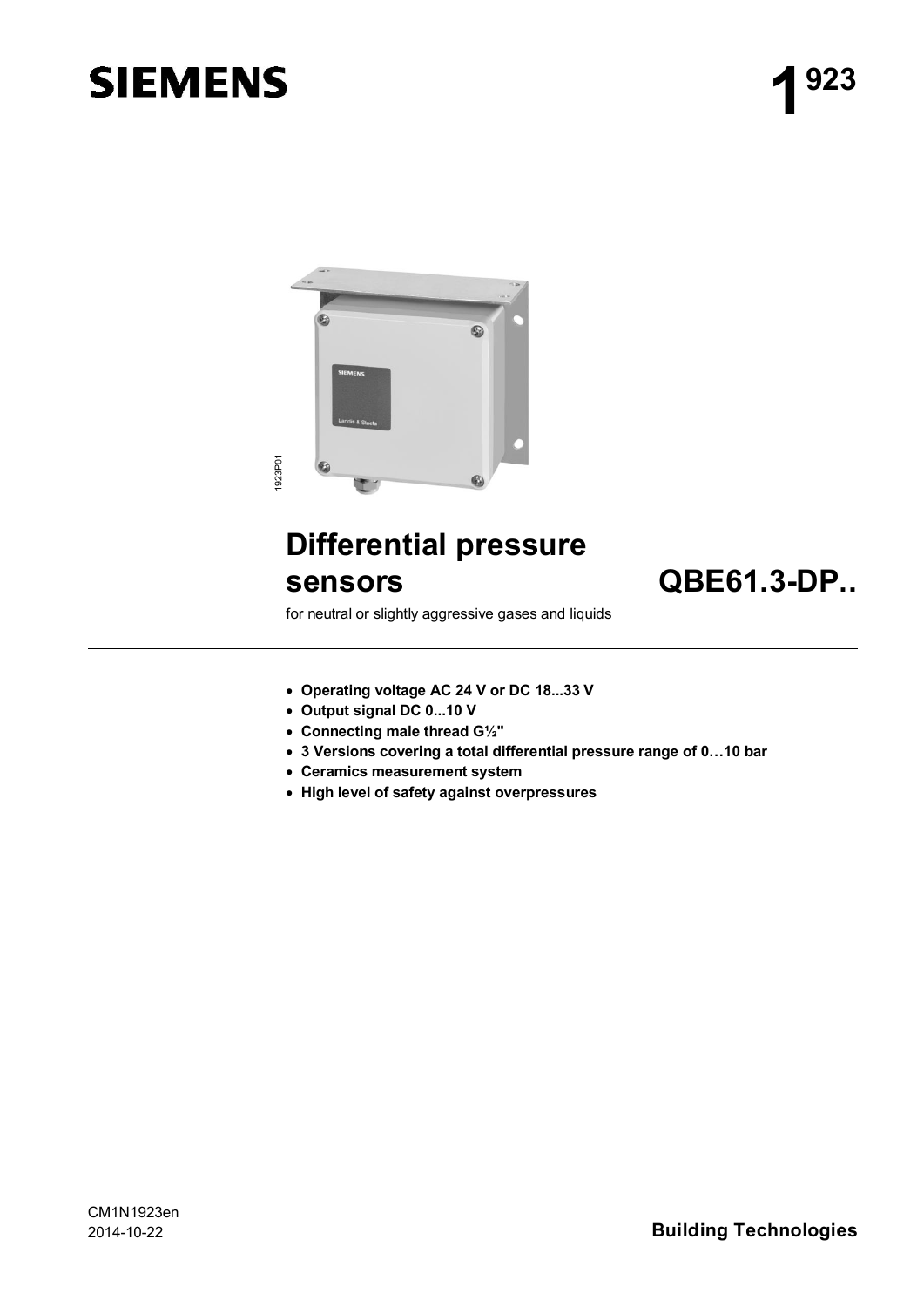For acquiring the differential pressures in HVAC plant.

Suited for use with the following types of media:

- · Neutral or slightly aggressive gases
- · Neutral or slightly aggressive heating water and cold water (with or without additives, such as hydrazine or glycol)

#### **Type summary**

|                               | Type reference                                                                                                                                                                                                                                                                                                                                                   | Measurement range | Max. overload on one side                                       | Nominal<br>pressure |
|-------------------------------|------------------------------------------------------------------------------------------------------------------------------------------------------------------------------------------------------------------------------------------------------------------------------------------------------------------------------------------------------------------|-------------------|-----------------------------------------------------------------|---------------------|
|                               | QBE61.3-DP2                                                                                                                                                                                                                                                                                                                                                      | $02$ bar          | ±12 bar                                                         | PN 40 bar           |
|                               | QBE61.3-DP5                                                                                                                                                                                                                                                                                                                                                      | $05$ bar          | $±20$ bar                                                       | PN 40 bar           |
|                               | QBE61.3-DP10                                                                                                                                                                                                                                                                                                                                                     | $010$ bar         | ±20 bar                                                         | PN 40 bar           |
| <b>Accessories</b>            | Part no.<br>Description                                                                                                                                                                                                                                                                                                                                          |                   |                                                                 |                     |
|                               | below $-15$ °C                                                                                                                                                                                                                                                                                                                                                   |                   | Water trap pipe, for medium temperatures above 85 °C (steam) or | 4 286 1652 0        |
| <b>Ordering and delivery</b>  |                                                                                                                                                                                                                                                                                                                                                                  |                   |                                                                 |                     |
|                               | When ordering, please give name and type reference of the unit, for example:<br>1 differential pressure sensor QBE61.3-DP2.<br>The sensor is supplied without the water trap pipe.                                                                                                                                                                               |                   |                                                                 |                     |
| <b>Equipment combinations</b> |                                                                                                                                                                                                                                                                                                                                                                  |                   |                                                                 |                     |
|                               | The differential pressure sensor can be used with all devices or systems capable of<br>handling the sensor's output signal of DC 010 V.                                                                                                                                                                                                                          |                   |                                                                 |                     |
| Mode of operation             |                                                                                                                                                                                                                                                                                                                                                                  |                   |                                                                 |                     |
|                               | The differential pressure sensor uses a ceramics measurement system. The pressure<br>is measured by making direct contact with the medium. The pressure signal is<br>electronically converted to a linear DC 010 V signal (3-wire connection) and made<br>available at output "U".<br>The output signal is proportional to the measurement range.                |                   |                                                                 |                     |
| <b>Mechanical design</b>      |                                                                                                                                                                                                                                                                                                                                                                  |                   |                                                                 |                     |
|                               | The differential pressure sensor consists of:<br>plastic housing with removable cover<br>• mounting bracket<br>2 threaded connections G1/2<br>measurement system consisting of casing with an embedded ceramics element and<br>a printed circuit board with electronics<br>• strip with the connection terminals<br>The cable enters through a Pg 9 cable gland. |                   |                                                                 |                     |

 $2/6$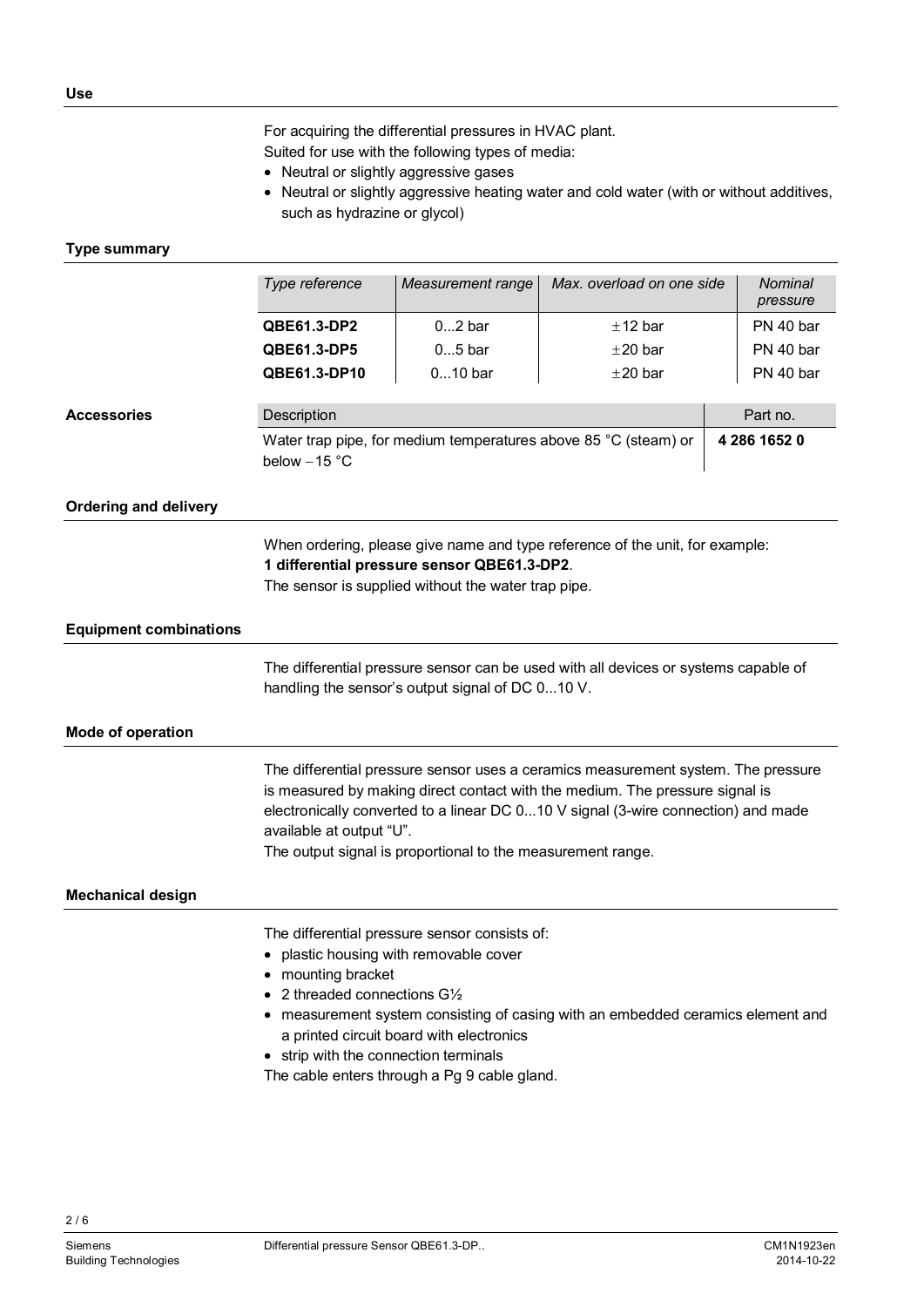The QBE61.3-DP.. and all interconnected devices must be wired to the same G0/G- (measuring neutral). Also refer to the Data Sheets of the devices to which the sensor is connected.

The differential pressure at the sensor may never exceed the permissible overload on one side (refer to "Type summary").

High static pressure can destroy the sensor if it acts on only one side of the measurement system. This can be prevented by using the following layout:



#### **Mounting and installation notes**

Mounting position: optional.

Medium temperatures above 85 °C (steam) or below -15 °C make it necessary to install a water trap pipe between piping and sensor.

Connection "+" : higher pressure/smaller vacuum.

Connection "-" : lower pressure/higher vacuum.

When used for acquiring the differential pressure in liquids, the following must be noted:

- · Mount the sensor below the level of pressure measurement
- · Mount the sensor on a vibration-free surface
- · System venting is mandatory

The differential pressure sensor is supplied with Mounting Instructions.

#### **Disposal**



The devices are considered electronics devices for disposal in terms of European Directive 2012/19/EU and may not be disposed of as domestic waste.

- · Dispose of the device via the channels provided for this purpose.
- · Comply with all local and currently applicable laws and regulations.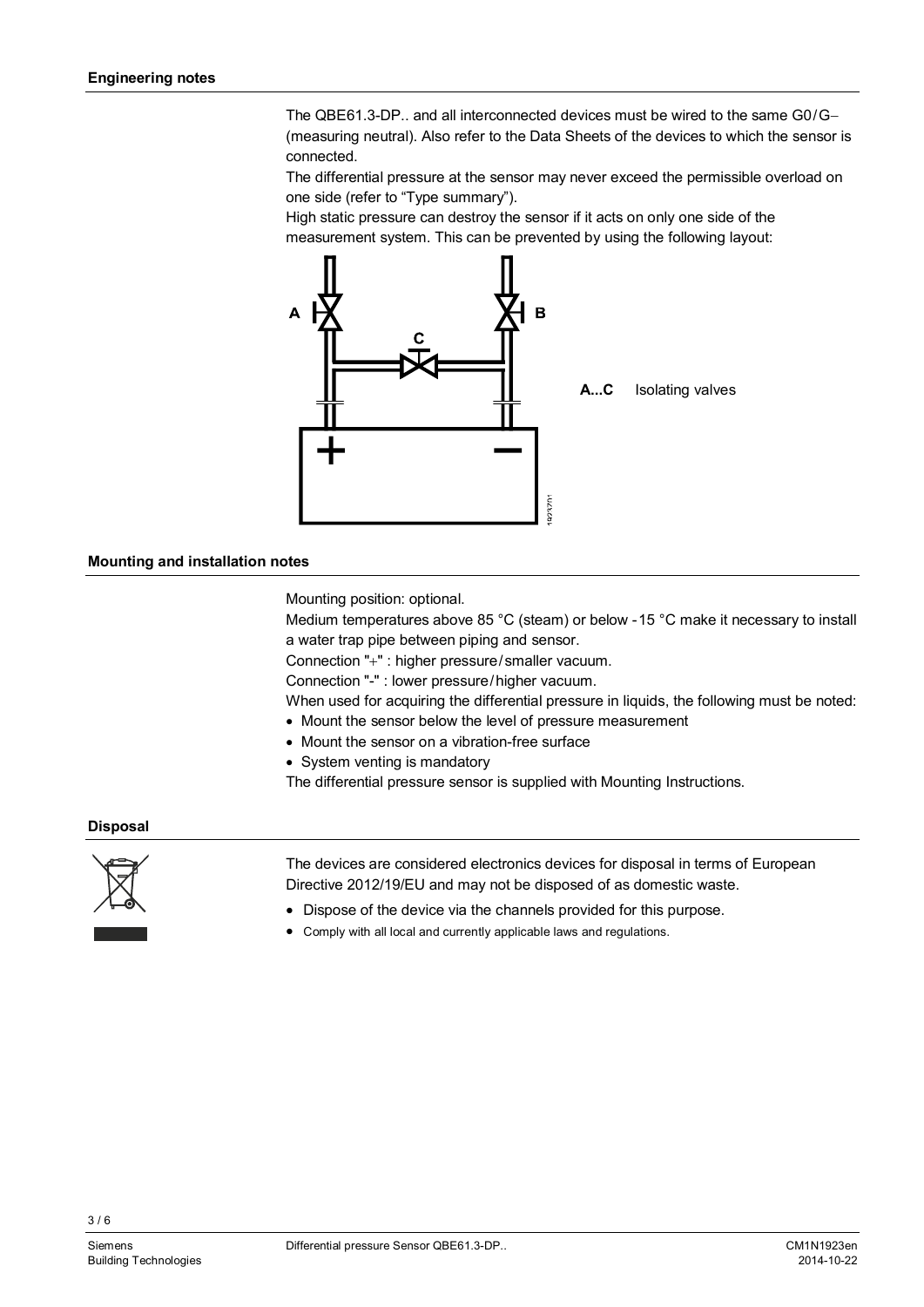#### **Technical data**

| Electrical interface        | Operating voltage (SELV)<br>Power consumption                                                | AC 24 V ± 15 %, 50/60 Hz or DC 1833 V<br><150 mVA       |  |  |
|-----------------------------|----------------------------------------------------------------------------------------------|---------------------------------------------------------|--|--|
|                             | External supply line protection                                                              | Fuse slow max. 10 A                                     |  |  |
|                             |                                                                                              | or<br>Circuit breaker max, 13 A                         |  |  |
|                             |                                                                                              | Characteristic B, C, D according to EN 60898            |  |  |
|                             |                                                                                              | or<br>Power source with current limitation of max. 10 A |  |  |
|                             | Output signal                                                                                | DC 010 V (short-circuit-proof and reversed              |  |  |
|                             | Voltage burden                                                                               | polarity protection) > 10 k $\Omega$                    |  |  |
| Product data                | Measurement range                                                                            | refer to "Type summary"                                 |  |  |
|                             | Sensing element                                                                              | ceramics                                                |  |  |
|                             | Measurement accuracy at 20 °C                                                                | $(FS = Full Scale)$                                     |  |  |
|                             | Sum of linearity, hysteresis, and                                                            |                                                         |  |  |
|                             | reproducibility                                                                              |                                                         |  |  |
|                             | QBE61.3-DP2, QBE61.3-DP5                                                                     | $\leq$ 1 % FS                                           |  |  |
|                             | QBE61.3-DP10                                                                                 | $<\pm 0.5 \%$ FS                                        |  |  |
|                             | Zero point                                                                                   | <1 % FS                                                 |  |  |
|                             | Response time                                                                                | $5 \text{ ms}$                                          |  |  |
|                             | Max. overload on one side<br>Nominal pressure (system pressure,                              | refer to "Type summary""                                |  |  |
|                             | connected to both "+" and "-"                                                                | <b>PN 40</b>                                            |  |  |
|                             | <b>Bursting pressure</b>                                                                     | 1.5 times the nominal pressure                          |  |  |
|                             | Media                                                                                        | not oleiferous, neutral or slightly aggressive          |  |  |
|                             |                                                                                              | gases and liquids                                       |  |  |
|                             | Perm. temperature                                                                            | -1585 °C (steam with water trap pipe)                   |  |  |
| Degree of protection        | Protection degree of housing                                                                 | IP54 according to EN 60529                              |  |  |
|                             | Protection class                                                                             | III according to EN 60730-1                             |  |  |
| Connections                 | Electrical connections                                                                       |                                                         |  |  |
|                             | Connection terminals                                                                         | no screws (WAGO), for max. 1.5 mm2                      |  |  |
|                             | Cable gland                                                                                  | Pg 9                                                    |  |  |
|                             | Pressure connections (externally                                                             | $G\frac{1}{2}$ "                                        |  |  |
|                             | threaded)                                                                                    |                                                         |  |  |
| Environmental conditions    | Weight (incl. packing)<br>Perm. ambient temperature                                          | 1.64 kg                                                 |  |  |
|                             | Operation                                                                                    | -1585 $^{\circ}$ C (medium)                             |  |  |
|                             |                                                                                              | -1570 °C (electronics, terminals)                       |  |  |
|                             | Transport and storage                                                                        | $-4080 °C$                                              |  |  |
|                             | Perm. ambient humidity                                                                       | <90 % r. h. (non-condensing)                            |  |  |
| Materials and colours       | Components getting in contact with the                                                       |                                                         |  |  |
|                             | medium                                                                                       | stainless steel (1.4305), ceramics, copper, brass       |  |  |
|                             | Sealing material                                                                             | <b>EPDM</b>                                             |  |  |
|                             | Housing and cover                                                                            | plastic ABS, light-grey (RAL 7035)                      |  |  |
|                             | Cable entry                                                                                  | PA glassfibre re-inforced, NBR (seal)                   |  |  |
|                             | Mounting bracket                                                                             | stainless steel                                         |  |  |
|                             | Pressure connection<br>Sensor                                                                | brass                                                   |  |  |
| Directives and Standards    | Product standard                                                                             | silicon-free<br>EN 61326-1                              |  |  |
|                             |                                                                                              | Electrical equipment for measurement, control           |  |  |
|                             |                                                                                              | and laboratory use. EMC requirements. General           |  |  |
|                             |                                                                                              | requirements.                                           |  |  |
|                             | EU Conformity (CE)                                                                           | CE1T1923xx *)                                           |  |  |
|                             | <b>RCM Conformity</b>                                                                        | 8000078879 *)                                           |  |  |
| Environmental compatibility | The product environmental declaration CE1E1923 <sup>1</sup> contains data on environmentally |                                                         |  |  |
|                             | compatible product design and assessments (RoHS compliance, materials composition,           |                                                         |  |  |
|                             | packaging, environmental benefit, disposal)                                                  |                                                         |  |  |

\*) The documents can be downloaded from [http://siemens.com/bt/download.](http://siemens.com/bt/download)